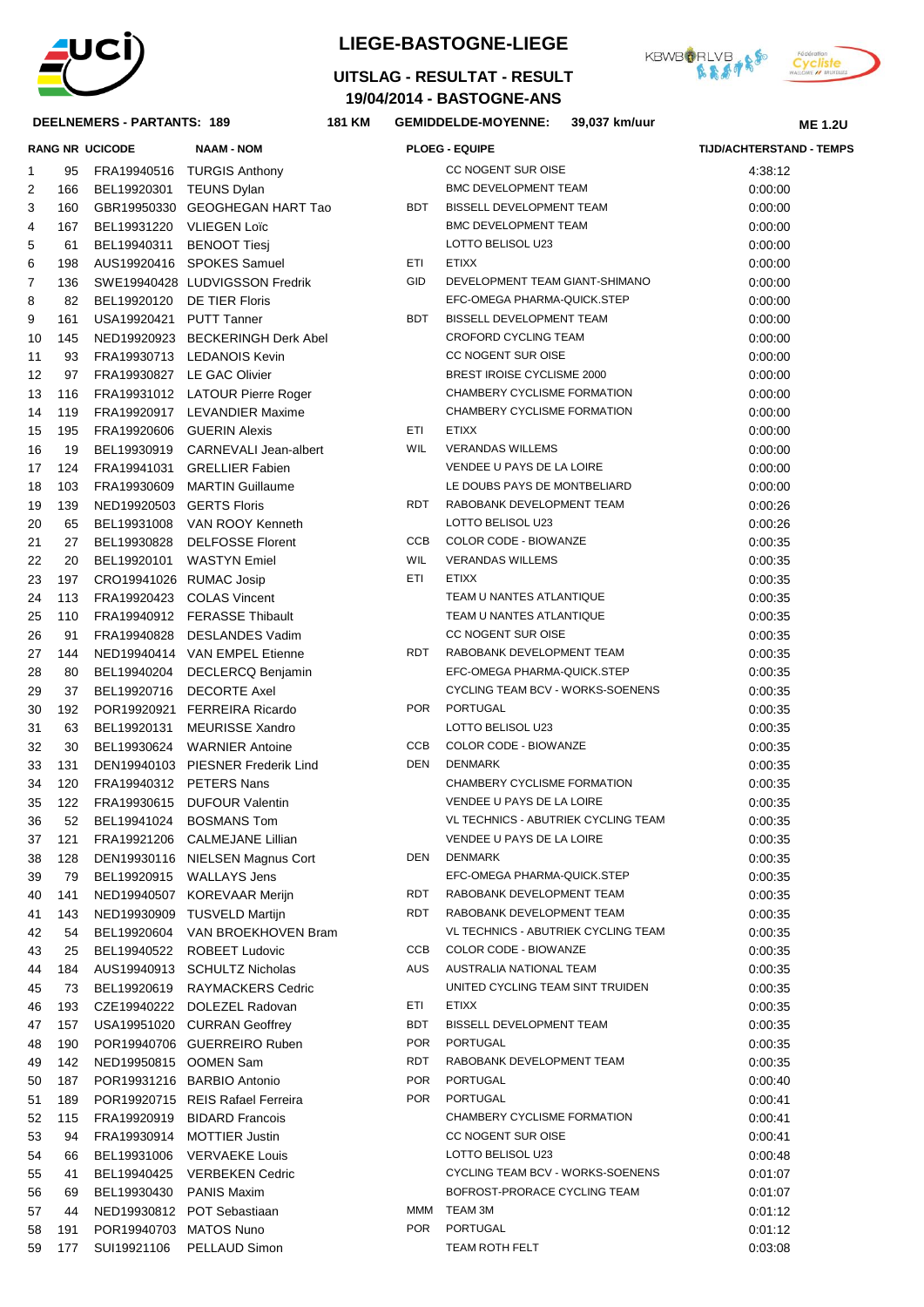

## **LIEGE-BASTOGNE-LIEGE**





#### DEELNEMERS - PARTANTS: 189

| <b>DEELNEMERS - PARTANTS: 189</b> |         | <b>181 KM</b>               | 39,037 km/uur<br><b>GEMIDDELDE-MOYENNE:</b> |            |                                      | <b>ME 1.2U</b> |                                 |  |
|-----------------------------------|---------|-----------------------------|---------------------------------------------|------------|--------------------------------------|----------------|---------------------------------|--|
|                                   |         | <b>RANG NR UCICODE</b>      | <b>NAAM - NOM</b>                           |            | <b>PLOEG - EQUIPE</b>                |                | <b>TIJD/ACHTERSTAND - TEMPS</b> |  |
| 60                                | 42      | BEL19931201                 | <b>SOENENS Alessandro</b>                   |            | CYCLING TEAM BCV - WORKS-SOENENS     |                | 0:03:08                         |  |
| 61                                | 102     |                             | FRA19930505 MILLOUR Geoffrey                |            | BREST IROISE CYCLISME 2000           |                | 0:03:08                         |  |
| 62                                | 118     |                             | COL19950125 ESTRADA CELIS Edouardo          |            | CHAMBERY CYCLISME FORMATION          |                | 0:03:08                         |  |
| 63                                | 22      |                             | BEL19931205 CONVENS Louis                   | <b>WIL</b> | <b>VERANDAS WILLEMS</b>              |                | 0:03:08                         |  |
| 64                                | 169     |                             | NOR19940415 AUSTEVOLL Ole Andre             | <b>FIX</b> | <b>TEAM FIXIT.NO</b>                 |                | 0:03:08                         |  |
| 65                                | 170     |                             | NOR19930917 HERMANSEN Sindre Eid            | FIX        | <b>TEAM FIXIT.NO</b>                 |                | 0:05:10                         |  |
| 66                                | 16      |                             | BEL19921201 VANDERMAST Kevin                |            | V.Z.W. ROYAL ANTWERP BICYCLE CLUB    |                | 0:05:10                         |  |
| 67                                | 62      |                             | BEL19940227 DELTOMBE Kevin                  |            | LOTTO BELISOL U23                    |                | 0:05:10                         |  |
| 68                                | 112     |                             | FRA19940201 BOUEDO Martin                   |            | TEAM U NANTES ATLANTIQUE             |                | 0:05:10                         |  |
| 69                                | 46      |                             | BEL19920106 VANDENBOGAERDE Jens             |            | MMM TEAM 3M                          |                | 0:05:10                         |  |
| 70                                | 23      |                             | BEL19930128 TOUQUET Joren                   | WIL        | <b>VERANDAS WILLEMS</b>              |                | 0:05:10                         |  |
| 71                                | 74      |                             | BEL19930409 TEUGELS Lennert                 |            | UNITED CYCLING TEAM SINT TRUIDEN     |                | 0:05:10                         |  |
| 72                                | 108     |                             | FRA19940213 HOFSTETTER Hugo                 |            | LE DOUBS PAYS DE MONTBELIARD         |                | 0:05:10                         |  |
| 73                                | 150     |                             | NED19951212 JANSSEN Adriaan                 |            | CROFORD CYCLING TEAM                 |                | 0:05:10                         |  |
| 74                                | 132     |                             | DEN199420418 HALVORSEN Emil Baekhoj         | DEN        | <b>DENMARK</b>                       |                | 0:05:10                         |  |
| 75                                | 49      |                             | BEL19940912 COOLS Michaël                   |            | VL TECHNICS - ABUTRIEK CYCLING TEAM  |                | 0:05:10                         |  |
| 76                                | 117     |                             | FRA19940214 LEBRAT Dorian                   |            | CHAMBERY CYCLISME FORMATION          |                | 0:05:10                         |  |
| 77                                | 147     |                             | NED19930831 VAN BEUSICHEM Thijs             |            | <b>CROFORD CYCLING TEAM</b>          |                | 0:05:10                         |  |
| 78                                | 105     |                             | FRA19931021 DOUBEY Fabien                   |            | LE DOUBS PAYS DE MONTBELIARD         |                | 0:05:10                         |  |
| 79                                | 92      |                             | FRA19950407 LECROQ Jeremy                   |            | CC NOGENT SUR OISE                   |                | 0:05:10                         |  |
| 80                                | 126     |                             | FRA19930913 THEVENOT Guillaume              |            | VENDEE U PAYS DE LA LOIRE            |                | 0:05:10                         |  |
| 81                                | 125     |                             | FRA19950323 LEPLINGARD Antoine              |            | VENDEE U PAYS DE LA LOIRE            |                | 0:05:10                         |  |
| 82                                | 84      | BEL19941017 FEYS Jelle      |                                             |            | EFC-OMEGA PHARMA-QUICK.STEP          |                | 0:05:10                         |  |
| 83                                | 64      |                             | BEL19930514 RUYTERS Brecht                  |            | LOTTO BELISOL U23                    |                | 0:05:10                         |  |
| 84                                | 99      | FRA19920709 CAM Maxime      |                                             |            | BREST IROISE CYCLISME 2000           |                | 0:05:10                         |  |
| 85                                | 101     |                             | FRA19920802 HASPOT Anthony                  |            | BREST IROISE CYCLISME 2000           |                | 0:05:10                         |  |
| 86                                | 140     |                             | NED19941229 HOFSTEDE Lennard                | RDT        | RABOBANK DEVELOPMENT TEAM            |                | 0:05:10                         |  |
| 87                                | 11      | NZL19941222 VESSEY Tom      |                                             | PCW        | T.PALM - POLE CONTINENTAL WALLON     |                | 0:05:10                         |  |
| 88                                | 70      | BEL19921113 TOOTH Niels     |                                             |            | BOFROST-PRORACE CYCLING TEAM         |                | 0:05:10                         |  |
| 89                                | 67      |                             | BEL19920127 DANIELS Wouter                  |            | BOFROST-PRORACE CYCLING TEAM         |                | 0:05:10                         |  |
| 90                                | 148     |                             | NED19940702 VAN DALEN Jason                 |            | CROFORD CYCLING TEAM                 |                | 0:06:23                         |  |
| 91                                | 26      | BEL19950717 MERTZ Remy      |                                             | CCB        | COLOR CODE - BIOWANZE                |                | 0:06:23                         |  |
| 92                                | 172     | NOR19940424 REGE Even       |                                             | <b>FIX</b> | <b>TEAM FIXIT.NO</b>                 |                | 0:06:23                         |  |
| 93                                | 194     |                             | ESP19950412 CUADROS MORATA Alvaro           | ETI        | <b>ETIXX</b>                         |                | 0:06:23                         |  |
| 94                                | 183     |                             | AUS19931103 CLEMENTS Alexander              | <b>AUS</b> | AUSTRALIA NATIONAL TEAM              |                | 0:06:23                         |  |
| 95                                | 38      |                             | BEL19920331 PERSOON Joeri                   |            | CYCLING TEAM BCV - WORKS-SOENENS     |                | 0:06:23                         |  |
| 96                                | 180     | SUI19930805                 | <b>THALMANN Roland</b>                      |            | <b>TEAM ROTH FELT</b>                |                | 0:06:23                         |  |
| 97                                | 85      |                             | GBR19940827 AMSTRONG Thomas                 |            | BIANCHI-LOTTO-NIEUWE HOOP TIELEN VZW |                | 0:06:23                         |  |
| 98                                | 83      | BEL19930821 LONCIN Gilles   |                                             |            | EFC-OMEGA PHARMA-QUICK.STEP          |                | 0:06:23                         |  |
| 99                                | 98      |                             | FRA19950620 BONNAMOUR Franck                |            | BREST IROISE CYCLISME 2000           |                | 0:06:23                         |  |
| 100                               | 130     |                             | DEN19940810 ANDERSEN Søren Kragh            | DEN        | DENMARK                              |                | 0:06:23                         |  |
| 101                               | 72      | BEL19931027                 | <b>WILLEMS Robby</b>                        |            | BOFROST-PRORACE CYCLING TEAM         |                | 0:06:23                         |  |
| 102                               | 50      | BEL19930609                 | D'HONDT Maarten                             |            | VL TECHNICS - ABUTRIEK CYCLING TEAM  |                | 0:06:23                         |  |
|                                   | 103 100 |                             | FRA19920414 COQUIL Sébastien                |            | BREST IROISE CYCLISME 2000           |                | 0:06:23                         |  |
|                                   | 104 163 | SUI19940117                 | <b>BOHLI Tom</b>                            |            | <b>BMC DEVELOPMENT TEAM</b>          |                | 0:12:42                         |  |
|                                   | 105 127 |                             | DEN19951218 PEDERSEN Mads                   | DEN        | <b>DENMARK</b>                       |                | 0:12:42                         |  |
| 106                               | 81      | NED19950130 GUNST Davy      |                                             |            | EFC-OMEGA PHARMA-QUICK.STEP          |                | 0:13:40                         |  |
| 107                               | 18      |                             | BEL19920918 VAN AKEN Matthias               |            | V.Z.W. ROYAL ANTWERP BICYCLE CLUB    |                | 0:13:40                         |  |
| 108                               | 134     |                             | GER19941203 BROCKHOFF Jan                   | <b>GID</b> | DEVELOPMENT TEAM GIANT-SHIMANO       |                | 0:13:40                         |  |
|                                   | 109 196 | BEL19930321                 | <b>GHISTELINCK Paco</b>                     | ETI        | <b>ETIXX</b>                         |                | 0:13:40                         |  |
|                                   | 110 133 | BEL19951030                 | <b>BIERMANS Jenthe</b>                      | GID        | DEVELOPMENT TEAM GIANT-SHIMANO       |                | 0:13:40                         |  |
|                                   | 111 129 | DEN19940324 VINJEBO Emil    |                                             | <b>DEN</b> | <b>DENMARK</b>                       |                | 0:13:40                         |  |
|                                   | 112 155 |                             | ESP19920202 JIMINEZ LOZANO Carlos Anton     |            | BACQUE CAMPOS CYCLING TEAM           |                | 0:13:40                         |  |
| 113                               | 28      | BEL19950112                 | <b>KAISE Julien</b>                         | CCB        | COLOR CODE - BIOWANZE                |                | 0:13:40                         |  |
|                                   | 114 123 | FRA19921009                 | <b>GUYOT Romain</b>                         |            | VENDEE U PAYS DE LA LOIRE            |                | 0:13:40                         |  |
|                                   |         | Abbandons / Opgaves :       |                                             |            |                                      |                |                                 |  |
|                                   | 1       | BEL19921231                 | <b>BODART Jérôme</b>                        |            | ROYAL CYCLISTS PESANT CLUB LIEGEOIS  |                |                                 |  |
|                                   |         | 2 BEL19940204 DEGUIDE Louis |                                             |            | ROYAL CYCLISTS PESANT CLUB LIEGEOIS  |                |                                 |  |

3 BEL19920128 LONAY Cédric

ROYAL CYCLISTS PESANT CLUB LIEGEOIS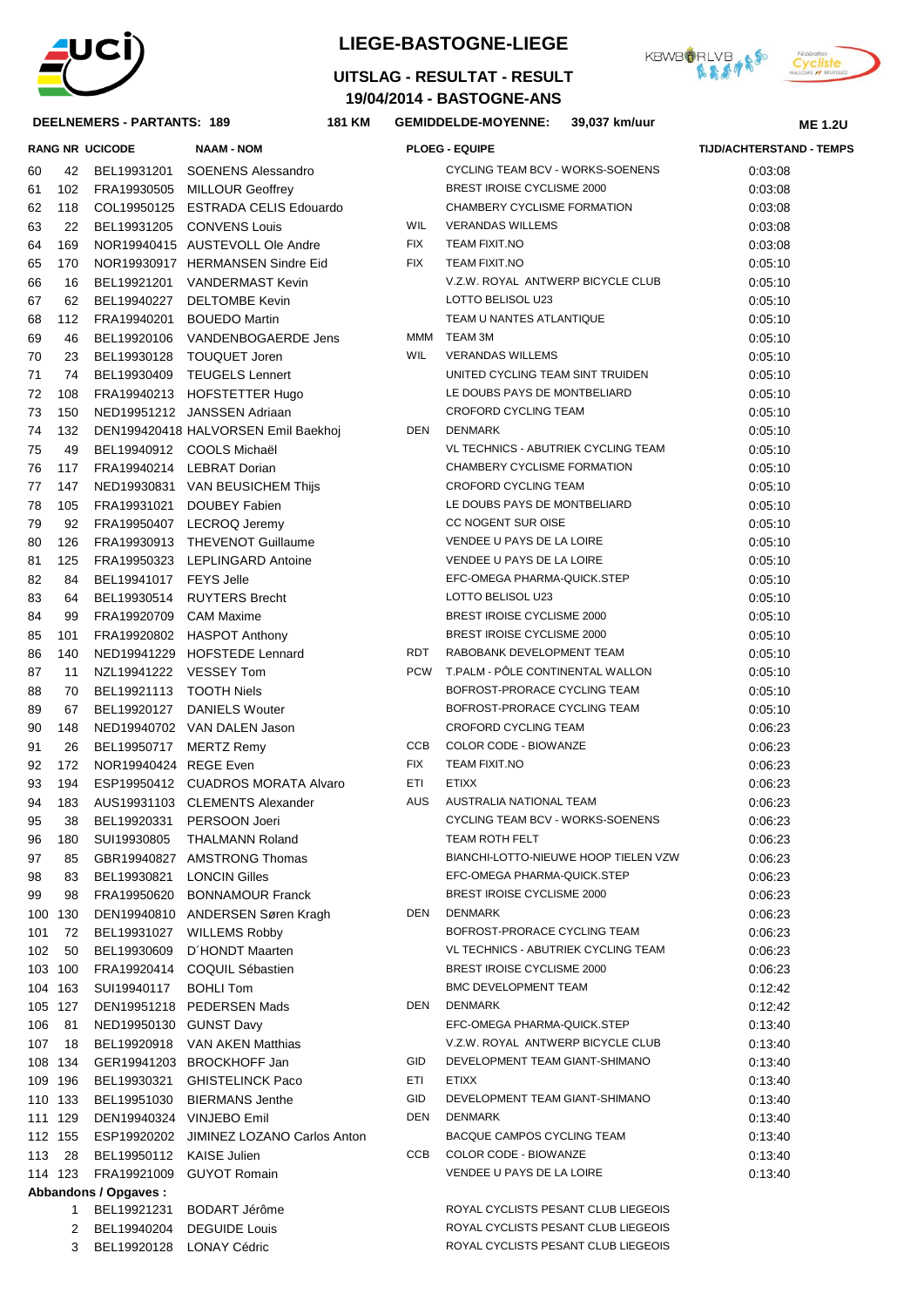

### **DEELNEMERS - PARTA**

## **LIEGE-BASTOGNE-LIEGE**

## **19/04/2014 - BASTOGNE-ANS UITSLAG - RESULTAT - RESULT**



|          | DEELNEMERS - PARTANTS: 189 | 181 KM                                                    |            | <b>GEMIDDELDE-MOYENNE:</b>                                                   | 39,037 km/uur | <b>ME 1.2U</b>                  |
|----------|----------------------------|-----------------------------------------------------------|------------|------------------------------------------------------------------------------|---------------|---------------------------------|
|          | <b>RANG NR UCICODE</b>     | <b>NAAM - NOM</b>                                         |            | <b>PLOEG - EQUIPE</b>                                                        |               | <b>TIJD/ACHTERSTAND - TEMPS</b> |
| 5        | BEL19951201                | 4 BEL19920701 PAULS Geoffrey<br><b>DEGUIDE Benoît</b>     |            | ROYAL CYCLISTS PESANT CLUB LIEGEOIS<br>ROYAL CYCLISTS PESANT CLUB LIEGEOIS   |               |                                 |
| 6        |                            | BEL19930508 ROYEN Aurélien                                |            | ROYAL CYCLISTS PESANT CLUB LIEGEOIS                                          |               |                                 |
| 7        |                            | BEL19920408 POPPE Olivier                                 |            | PCW T.PALM - PÔLE CONTINENTAL WALLON                                         |               |                                 |
| 8        |                            | BEL19940622 SENY Alexandre                                |            | PCW T.PALM - PÖLE CONTINENTAL WALLON                                         |               |                                 |
| 9        |                            | BEL19920209 VAN CRAEN Toshoni                             |            | PCW T.PALM - PÔLE CONTINENTAL WALLON                                         |               |                                 |
| 10       |                            | BEL19930914 VEKEMAN Maxime                                |            | PCW T.PALM - PÔLE CONTINENTAL WALLON                                         |               |                                 |
| 13       |                            | BEL19950331 VAN DEN PLAS Jelle                            |            | V.Z.W. ROYAL ANTWERP BICYCLE CLUB                                            |               |                                 |
| 14       |                            | NED19940415 DE BRUIJN Jarno                               |            | V.Z.W. ROYAL ANTWERP BICYCLE CLUB                                            |               |                                 |
| 15       |                            | BEL19920601 RAEYMAEKERS Mattias                           |            | V.Z.W. ROYAL ANTWERP BICYCLE CLUB                                            |               |                                 |
| 17       |                            | BEL19931223 STEENS Johan                                  | WIL        | V.Z.W. ROYAL ANTWERP BICYCLE CLUB<br><b>VERANDAS WILLEMS</b>                 |               |                                 |
| 21       |                            | BEL19930730 MERTZ Nicolas                                 | CCB        | COLOR CODE - BIOWANZE                                                        |               |                                 |
| 29<br>31 |                            | BEL19940826 HUBERT Romain<br>BEL19930523 HAUBRUGE Robin   |            | ROYAL VELO-CLUB OTTIGNIES                                                    |               |                                 |
| 32       |                            | BEL19950829 BODCHON Dylan                                 |            | ROYAL VELO-CLUB OTTIGNIES                                                    |               |                                 |
| 33       |                            | BEL19950916 VANDENBULCKE Christopher                      |            | ROYAL VELO-CLUB OTTIGNIES                                                    |               |                                 |
| 34       |                            | BEL19931110 LA ROSE Grégory                               |            | ROYAL VELO-CLUB OTTIGNIES                                                    |               |                                 |
| 35       |                            | BEL19950210 PIETTE Julien                                 |            | ROYAL VELO-CLUB OTTIGNIES                                                    |               |                                 |
| 36       |                            | BEL19950512 REYNAERTS Wim                                 |            | ROYAL VELO-CLUB OTTIGNIES                                                    |               |                                 |
| 39       |                            | BEL19930120 VANDROMME Evert                               |            | CYCLING TEAM BCV - WORKS-SOENENS                                             |               |                                 |
| 40       |                            | BEL19930620 MAES Alexander                                |            | CYCLING TEAM BCV - WORKS-SOENENS                                             |               |                                 |
| 43       | NED19930328 DE MAN Jaap    |                                                           |            | MMM TEAM 3M                                                                  |               |                                 |
| 47       |                            | NED19941206 VAN ZIJL Dylan                                | MMM        | TEAM 3M                                                                      |               |                                 |
| 48       |                            | BEL19930216 VERMEULEN Emiel                               | MMM        | TEAM 3M                                                                      |               |                                 |
| 51       |                            | BEL19920410 VAN BREUSSEGEM Elias                          |            | VL TECHNICS - ABUTRIEK CYCLING TEAM                                          |               |                                 |
| 53       |                            | BEL19950201 VANDENABEELE Emill                            |            | VL TECHNICS - ABUTRIEK CYCLING TEAM                                          |               |                                 |
| 55       |                            | BEL19921128 WYNANTS Arne                                  |            | DE TOEKOMSTVRIENDEN BAAL                                                     |               |                                 |
| 56       | BEL19951023 CLÉ Brent      |                                                           |            | DE TOEKOMSTVRIENDEN BAAL                                                     |               |                                 |
| 57       | BEL19920619 CANT Jelle     |                                                           |            | DE TOEKOMSTVRIENDEN BAAL                                                     |               |                                 |
| 58       |                            | BEL19931028 VAN BEYLEN Jens                               |            | DE TOEKOMSTVRIENDEN BAAL                                                     |               |                                 |
| 59       |                            | BEL19930405 GEERAERTS Joni                                |            | DE TOEKOMSTVRIENDEN BAAL                                                     |               |                                 |
| 60       |                            | BEL19950925 COOLEN Yves                                   |            | DE TOEKOMSTVRIENDEN BAAL                                                     |               |                                 |
| 68       | BEL19940901 LIVYNS Arjen   |                                                           |            | BOFROST-PRORACE CYCLING TEAM                                                 |               |                                 |
| 71       |                            | BEL19931027 WILLEMS Kenny                                 |            | BOFROST-PRORACE CYCLING TEAM                                                 |               |                                 |
| 75       |                            | BEL19930404 EYSKENS Jeroen                                |            | UNITED CYCLING TEAM SINT TRUIDEN                                             |               |                                 |
| 76.      |                            | NED19920605 BROERS Erwin                                  |            | UNITED CYCLING TEAM SINT TRUIDEN                                             |               |                                 |
| 77       |                            | BEL19950428 GEERTS Jesse                                  |            | UNITED CYCLING TEAM SINT TRUIDEN                                             |               |                                 |
| 78       |                            | BEL19920726 MINNAERT Michiel                              |            | UNITED CYCLING TEAM SINT TRUIDEN                                             |               |                                 |
| 86       |                            | BEL19950409 BASTIAENS Loorin                              |            | BIANCHI-LOTTO-NIEUWE HOOP TIELEN VZW                                         |               |                                 |
| 87       |                            | BEL19921005 DE PAEPE Johannes                             |            | BIANCHI-LOTTO-NIEUWE HOOP TIELEN VZW                                         |               |                                 |
| 88       |                            | BEL19940202 DECOSTER Gert-jan                             |            | BIANCHI-LOTTO-NIEUWE HOOP TIELEN VZW<br>BIANCHI-LOTTO-NIEUWE HOOP TIELEN VZW |               |                                 |
| 89       |                            | BEL19950916 LEHAEN Dries                                  |            | BIANCHI-LOTTO-NIEUWE HOOP TIELEN VZW                                         |               |                                 |
| 90<br>96 |                            | ITA19920504 CATANIA Claudio<br>FRA19950109 TRACA Baptiste |            | CC NOGENT SUR OISE                                                           |               |                                 |
| 104      |                            | FRA19920709 LE LAVANDIER Mathieu                          |            | LE DOUBS PAYS DE MONTBELIARD                                                 |               |                                 |
| 106      |                            | FRA19940104 FAUSSURRIER Romain                            |            | LE DOUBS PAYS DE MONTBELIARD                                                 |               |                                 |
| 107      |                            | FRA19920717 FERNANDES Mathieu                             |            | LE DOUBS PAYS DE MONTBELIARD                                                 |               |                                 |
| 109      |                            | FRA19950123 BARBEAU Clement                               |            | TEAM U NANTES ATLANTIQUE                                                     |               |                                 |
| 111      |                            | FRA19950813 LATOUCHE Normann                              |            | TEAM U NANTES ATLANTIQUE                                                     |               |                                 |
| 114      |                            | FRA19920731 MIRA Anthony                                  |            | TEAM U NANTES ATLANTIQUE                                                     |               |                                 |
| 135      | NZL19930618 FRAME Alex     |                                                           | <b>GID</b> | DEVELOPMENT TEAM GIANT-SHIMANO                                               |               |                                 |
| 146      |                            | NED19930323 MOERLAND Paul                                 |            | CROFORD CYCLING TEAM                                                         |               |                                 |
| 149      |                            | NED19920831 HARMSEN Bart                                  |            | CROFORD CYCLING TEAM                                                         |               |                                 |
| 151      |                            | ESP19930110 TRUEBA DIEGO Alvaro                           |            | BACQUE CAMPOS CYCLING TEAM                                                   |               |                                 |
| 152      |                            | ESP19920524 GARCIA CELAYA Alex                            |            | BACQUE CAMPOS CYCLING TEAM                                                   |               |                                 |
| 153      |                            | ESP19920218 ANGUO SAMPEDRO Antonio                        |            | BACQUE CAMPOS CYCLING TEAM                                                   |               |                                 |
| 154      |                            | ESP19930515 SANCHEZ JAUREGI Oier                          |            | BACQUE CAMPOS CYCLING TEAM                                                   |               |                                 |
| 156      |                            | ARG19940331 BARRIENTOS Julian                             |            | BACQUE CAMPOS CYCLING TEAM                                                   |               |                                 |
| 158      |                            | USA19920728 EASTMAN Ryan                                  | BDT        | BISSELL DEVELOPMENT TEAM                                                     |               |                                 |